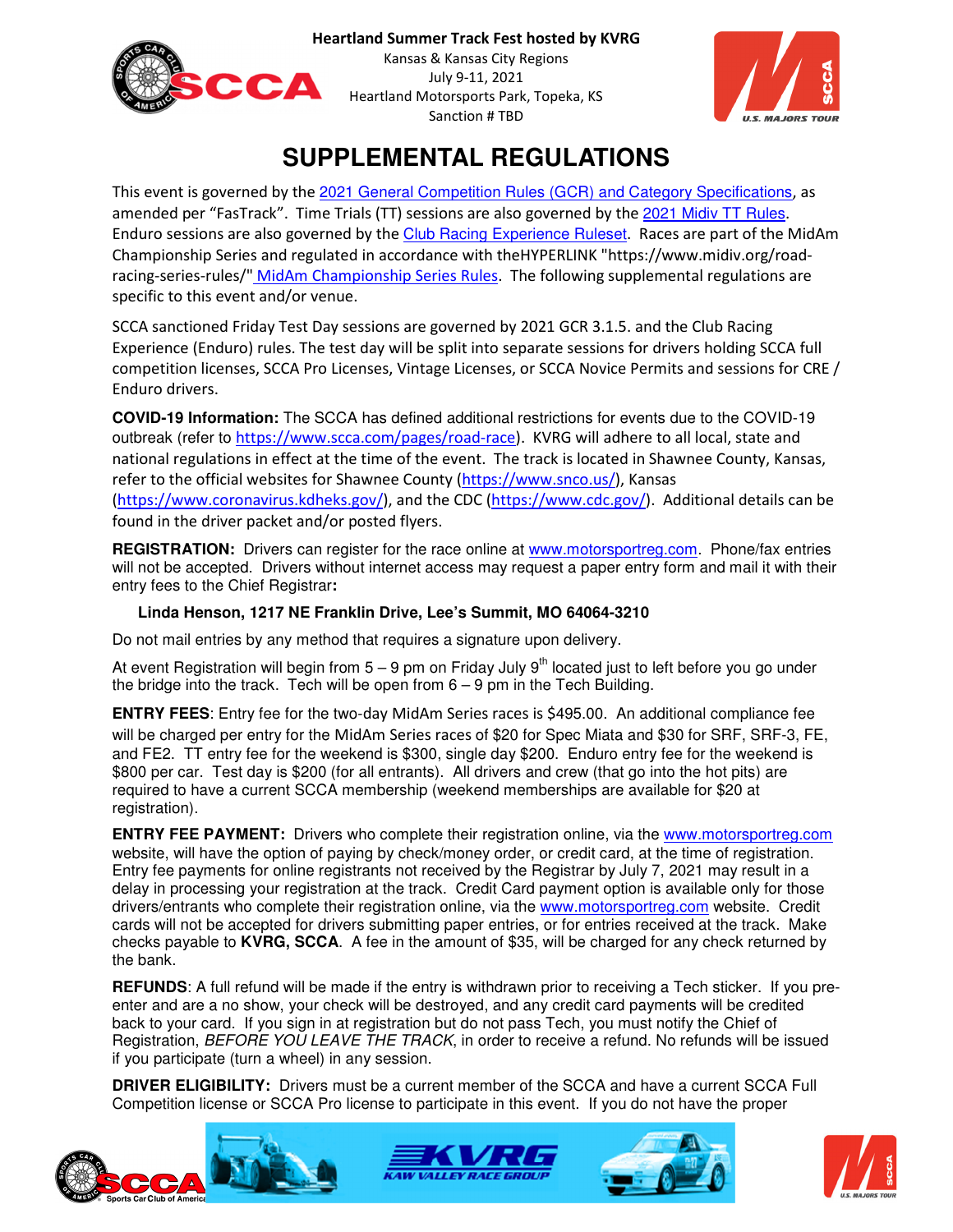#### **Heartland Summer Track Fest hosted by KVRG**



Kansas & Kansas City Regions July 9-11, 2021 Heartland Motorsports Park, Topeka, KS Sanction # TBD



credentials it is your responsibility to contact the Registrar prior to the event. Drivers and crew members are urged to obtain Annual Waivers in order to expedite the check-in process.

**CAR ELIGIBILITY:** Competition is open to all cars conforming to the 2021 GCR and 2021 MidAm Championship Series rules. Enduro competition is open to all cars meeting 2021 SCCA Club Racing Experience Rules. MidAm Championship points will only be award to cars eligible under the MidAm Championship ruleset. All cars are required to use fully operational transponders, and the driver is responsible for providing correct information to Timing & Scoring. Make sure your transponder is on and functioning for ALL SESSIONS. Information gathered from data collection systems and/or personal timing systems is unofficial and will not be used by race officials. Cars without working transponders may not receive times.

**DECALS:** Club Racing decals must be displayed (in accordance with the GCR) during all sessions. Required decals may be obtained at registration and/or tech. Contingency decals will be verified at impound prior to a scrutineer signing off on a contingency form.

**COMPETITION NUMBERS:** For entries received by the registrar through noon on July 7, 2021,

Preference will be given to 2021 MIDIV reserved number holders. Due to the combination of classes within the run groups this may not be possible in all cases. At noon on July 7, 2021, all unused reserved numbers will be released on a first-come, first-serve basis.

**TECH**: All drivers without a current year helmet sticker must present all driver gear as required by the GCR, vehicle logbook, and completed tech card to Tech. If your car requires an annual tech you must coordinate with the Chief of Tech when/where that will be done. Tech will be located inside the Tech building.

**EXPRESS TECH:** Drivers with both a current annual tech and a current year helmet sticker may bring just their vehicle log book and completed tech card to get their event stickers.

**SCALES:** Will be available at Tech when Tech is open. During impound, priority will be given to the impounded cars. The Chief of Tech may designate additional times when the scales are open.

**DRIVERS MEETING:** Drivers' meetings may be called (at the discretion of the organizer or race officials). A sign will be posted where cars exit the track if a drivers meeting is required.

**IMPOUND:** The top three (3) competitors in each class must go directly to tech when leaving the track after a race. The Chief Steward may also direct additional cars to be impounded, go directly to tech if directed to do so when leaving the track (after any session).

**VICTORY LAPS**: Winners of all races will receive a checkered flag. For Sunday races only, following the cool down lap, the winner of each class should proceed immediately to start stand where they will receive a checkered flag and be directed on course for a single Victory Lap. Drivers need not wear their helmet or gloves during the victory lap and passengers are permitted in accordance with GCR 6.11.7. Drivers shall maintain a safe speed and be wary of safety vehicles which may be on course.

**GRID:** Starting positions for the Saturday race will be determined by the fastest time recorded for each car during the preceding qualifying session. Starting positions for the Sunday race will be determined by the fastest time recorded for each car during each of the preceding qualifying session(s) or their fastest lap during the Saturday race. Cars arriving at the grid after their group has been dispatched on track may, at the discretion of the Operating Steward, be held at pit out and released at the end of the pack after the field has completed the pace lap.

**COURSE:** The Modified NASCAR Circuit A course (2.0-mile, fast 2, 4-to-7a, fast 8), run in a counterclockwise direction.

**TRACK LIMITS:** Cars shall not cross the blend line at the exit of the pit lane whether approaching on the track or pit lane side. Violation of track limits may result in penalties.







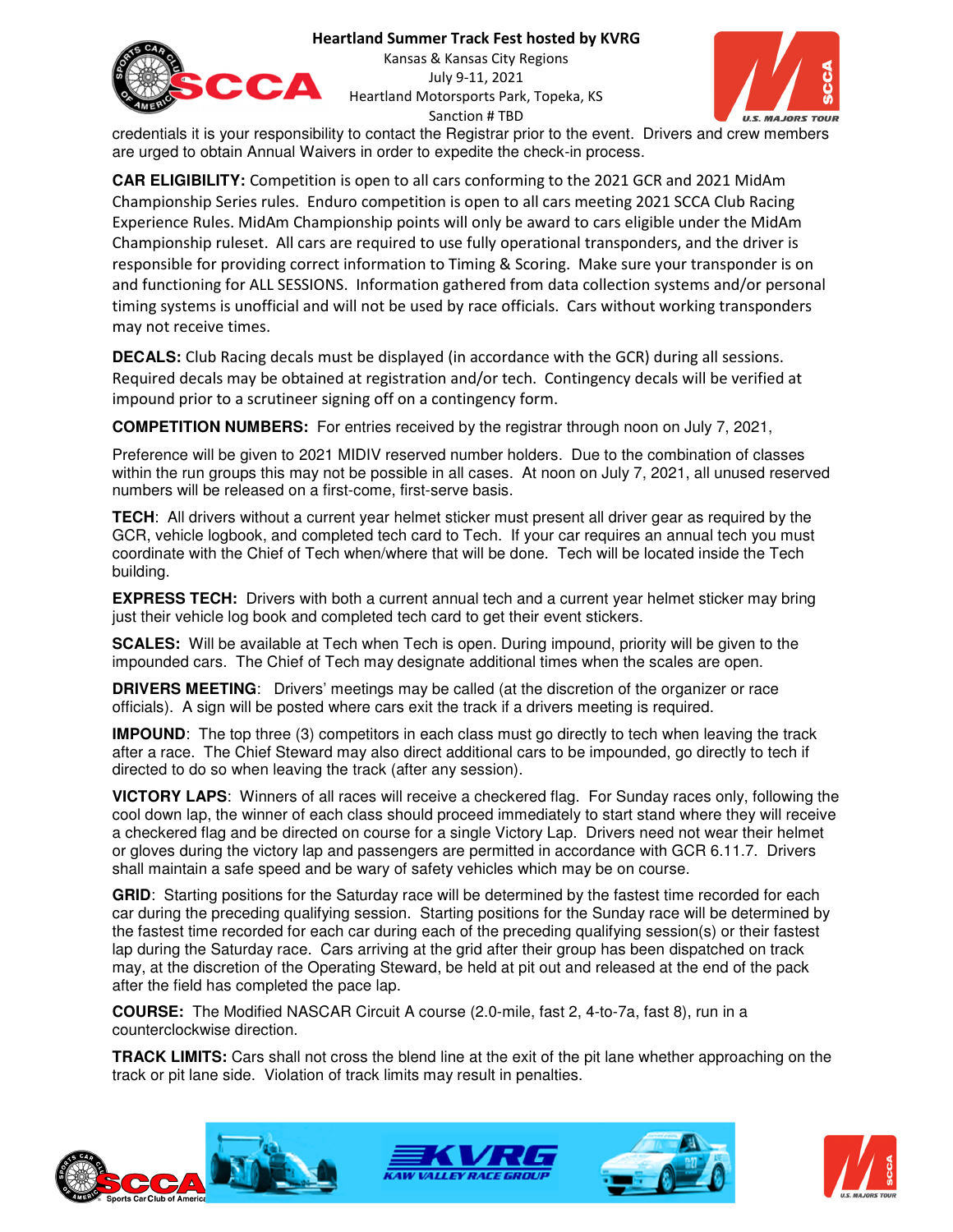

**Heartland Summer Track Fest hosted by KVRG**

Kansas & Kansas City Regions July 9-11, 2021 Heartland Motorsports Park, Topeka, KS Sanction # TBD



**BLACK FLAG:** Black flags will be displayed at start/finish and corner station 7. Drivers must report to the steward in the pit lane.

**WARM-UP SESSIONS/HARDSHIP LAPS:** Any driver requesting a hardship lap must seek permission to do so from the Chief Steward.

**FLAT TOW:** There will be no attempt at bump starting a vehicle while under flat tow. Drivers must have, at a minimum, a race helmet, gloves, and lap belt in place anytime the race car is under flat tow on the racecourse.

**START/FINISH**: The race will begin and end at the stripe in front of Timing and Scoring.

**SPLIT STARTS**: The Chief Steward will consider requests for split starts received no later than 15 minutes after the qualifying session.

**TIMED SESSIONS**: The session clock will start when the first car crosses the start/finish line and will continue to run during all flag conditions, with the exception of the red flag.

**RACE LENGTH**: Refer to the schedule for all session durations.

**FUEL:** Fuel Will be available at the track! 100 octane unleaded, 110 octane unleaded and 116 octane leaded fuel selections can be purchased at-the-pump with a credit card.

**RADIO FREQUENCIES:** Reserved radio frequencies will be posted not later than Thursday at registration. These frequencies may be monitored but shall not be used for communication by any participant.

**DISABLED CARS**: Disabled or damaged cars may be removed from the course and delivered to a central location. If the car has sustained body/chassis damage it will be released to the driver/crew after tech has made appropriate notations in the vehicle logbook. Cars disabled due to a mechanical failure will be released to the driver/crew immediately. If the car requires wrecker support to return to its paddock location, there may be a delay depending on the availability of wreckers or flat tows.

**CLOTHING:** Closed toed shoes are required on the grid and over the wall on pit lane. Crew members on pit lane must display their event credentials at all times while on pit lane. Refer to the COVID-19 restrictions for requirements about PPE (e.g. gloves and facemasks).

**PACE/SAFETY CAR**: In addition to GCR 6.6.2., the field shall follow the PACE/SAFETY car as long as its emergency lights are flashing, even if it varies from the normal racecourse. In the event a full course yellow results in dispatch of the safety car, the safety car will enter the racing surface at pit out.

**RESULTS:** Qualifying, provisional and final results will be posted at the base of the Timing and Scoring Tower (hospitality). Final results will be posted to the KCR and KS Region websites (https://www.kcrscca.org/ or http://www.ksscca.org/).

**AWARDS:** Trophies for all races will be awarded in accordance with the GCR. Trophies will be presented at the event. MidAm Championship points will be awarded for all races.

**CONTACT:** GCR Section 6.11.1.E requires that the driver and car, involved in significant body contact, to stop at the designated incident investigation site for review of the incident by stewards. Drivers shall satisfy this requirement by reporting to the Race Director or Chief Steward during Impound of their race group.

**LAST LAP INDICATOR**: When possible, a waving white flag will be displayed at start/finish to indicate the last lap has begun.

**SOCIAL EVENT**: Due to COVID-19 restrictions, no social event will be held. Drivers, workers, and crews should maintain social distancing restrictions as described by the SCCA and the authorities.

**PADDOCK:** Parking regulations are hereby incorporated in these regulations by reference. Failure to follow the direction of the Paddock Marshal or her/his designate regarding paddock parking or activities may result in expulsion from the facilities. Roadways and sidewalks must remain clear at all times (e.g. power cords may not be run across an access road)**.** 







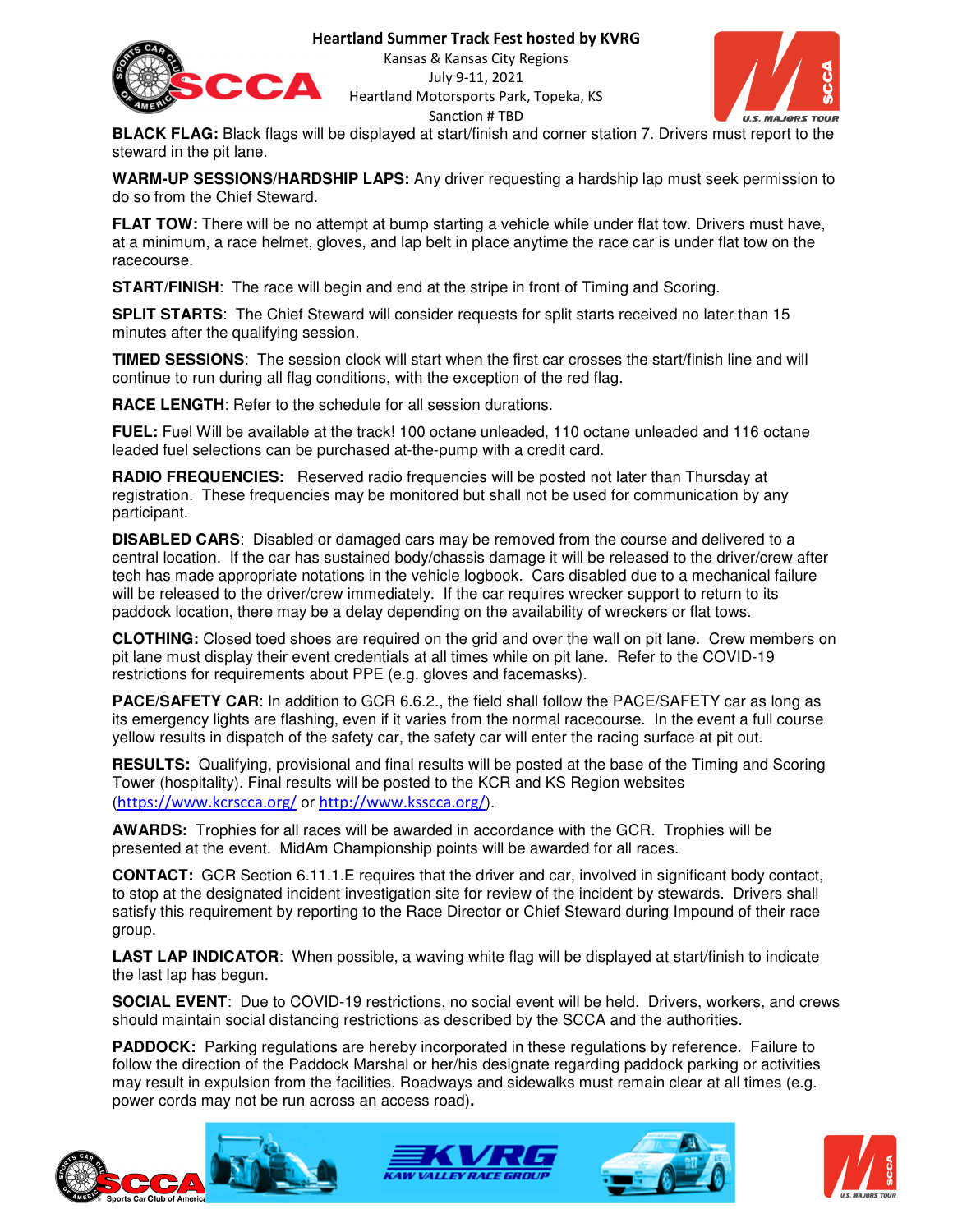



### **PROVISIONS:**

Camping is allowed in the paddock on Thursday, Friday and Saturday nights. Electricity is available in limited areas of the paddock. A charge for electricity may be assessed. Do not park in spaces where electricity is provided if you do not intend to connect, as the electricity charge will be assessed whether you connect, or not.

Do not leave used tires at the track.

**GENERAL RULES:** ATV's, bicycles, motor scooters/cycles are permitted in the paddock provided they are used in a safe manner and operated ONLY by licensed drivers. Skateboards, skates, rollerblades, micro/mini racers and go-peds are NOT permitted. No person will be admitted into the raceway without the proper credentials. Absolutely NO bedding new brakes or testing of cars on infield roadways will be permitted. Violations will result in immediate ejection from the premises. This penalty will be enacted for all offenses, with zero tolerance. The raceway gates will open Thursday July 8 at 4:00pm. You must leave the facility no later than three hours after the last Checker falls on Sunday.